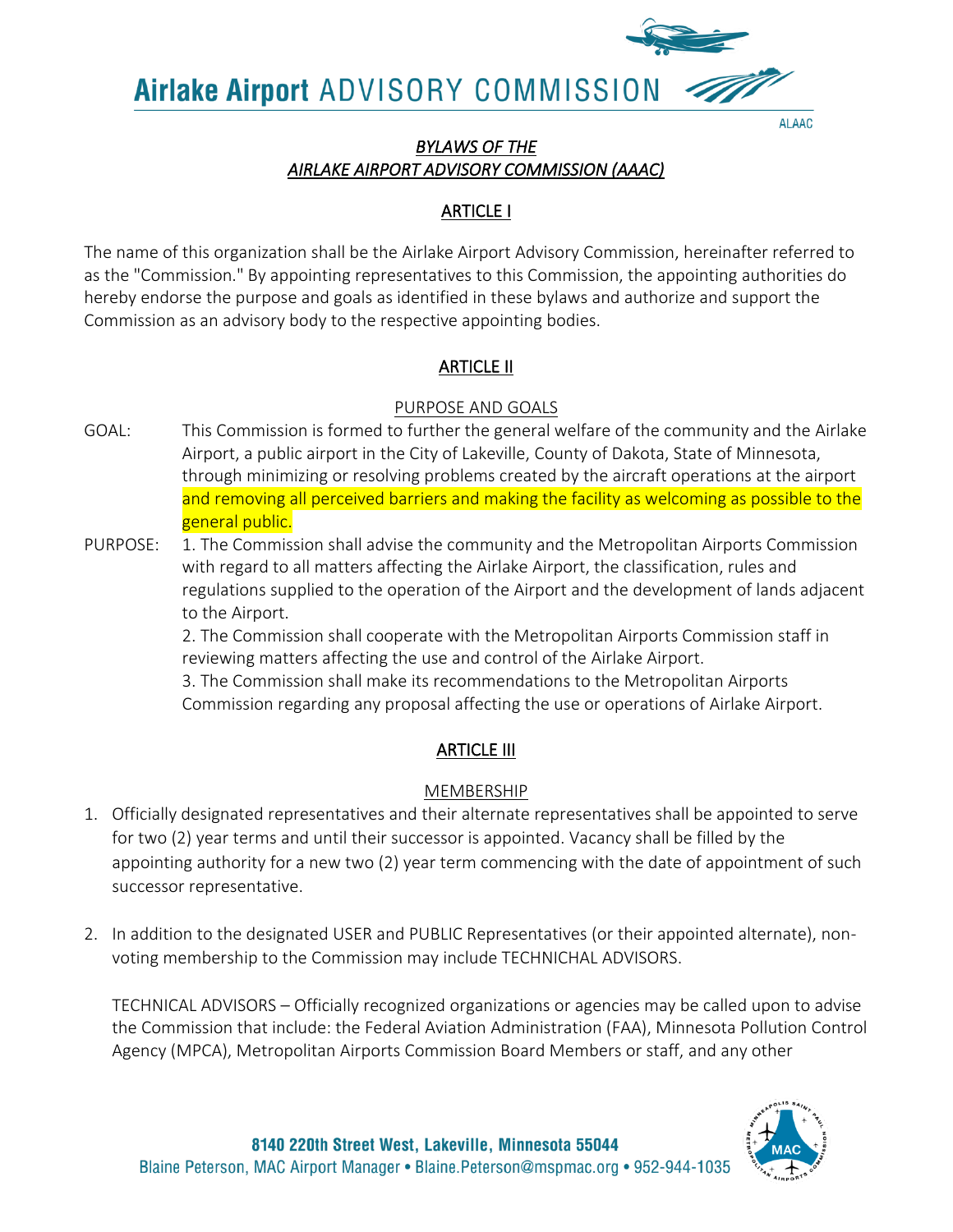organization or agency that can provide technical assistance to matters of interest to the Commission.

3. Voting membership of the Commission is as follows:

Public Representatives (Official City Council, Town Council or County Appointment)

Two (2) representatives from City of Lakeville

Two (2) representatives from Eureka Township

One (1) representative from City of Farmington

One (1) representative from Dakota County

User Representatives (Airport Manager Appointment)

Five (5) representatives from airport business or at-large airport user

One (1) representative from airport FBO

Both Public and User representatives must be vested to represent on behalf of their entire constituency and vote accordingly.

# ARTICLE IV

## VOTING RIGHTS OF MEMBERSHIP

- 1. A quorum at all meetings of the Commission shall consist of attendance by three (3) USER REPRESENTATIVES and three (3) PUBLIC REPRESENTATIVES, or duly designated alternatives.
- 2. Each USER and PUBLIC REPRESENTATIVE, or a duly designated alternate, shall have one (1) vote.
- 3. The Bylaws may be amended by majority vote of membership provided that notice of such proposed amendments shall have been given ten (10) days prior to the Commission meeting. Voting may be conducted via email, or by members in attendance at a meeting in-person or through use of virtual collaboration tool.

# ARTICLE V

# CO-CHAIRPERSONS

The representatives shall elect by majority vote from membership present (in-person or through use of virtual collaboration tool) at the time of voting two (2) chairpersons; one (1) from the PUBLIC REPRESENTATIVE constituency and one (1) from the USER REPRESENTATIVE. The chairpersons will alternate conducting chairperson duties from one meeting to the next. The Chairpersons shall serve for a two (2) year term or until his/her representation on the Commission terminates, whichever occurs first; and until his/her successor is elected. The powers and duties of the Chairpersons are as follows: 1. To preside at all meetings of the Commission.

2. To call special meetings of the Commission as he/she deems necessary, or upon request by two (2) USER or two (2) PUBLIC REPRESENTATIVES.